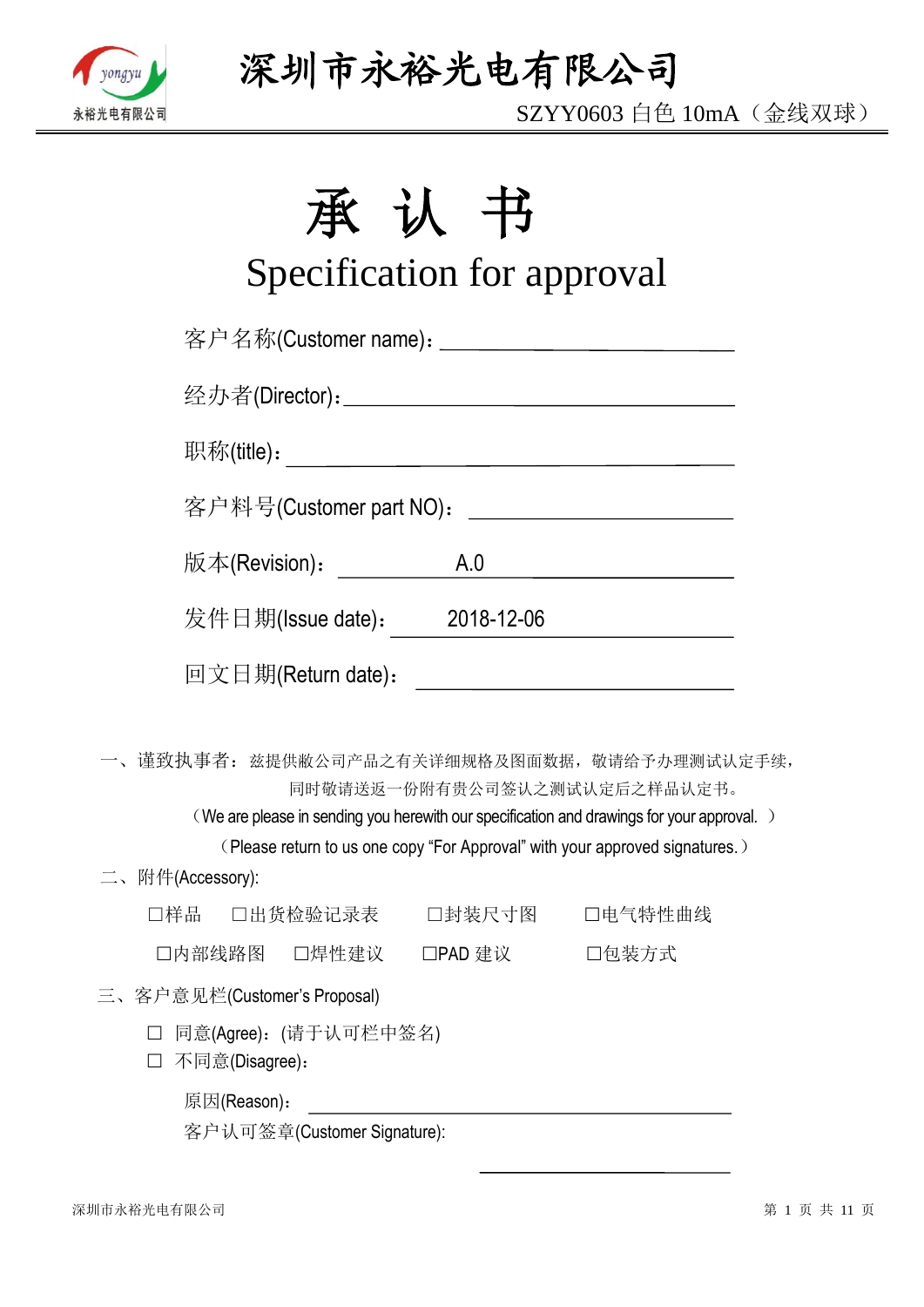

# SZYY0603 白色 10mA(金线双球)

### **1.** 产品描述**/ Features**

- 外观尺寸/ Package ( L/W/H ) : 1.6\*0.8\*0.6 mm
- 颜色/ Color: 白光 / White light
- 胶体/ Lens: 黄色平面胶体/ Yellow planar colloid
- EIA规范标准包装/ EIA STD Package
- **●** 环保产品,符合ROHS要求/Meet ROHS, Green Product
- 适用于自动贴片机/ Compatible With SMT Automatic Equipment
- 适用于红外线回流焊制程/ Compatible With Infrared Reflow Solder Process

#### **2 .** 外形尺寸及建议焊盘尺寸**/ Package Profile & Soldering PAD Suggested**



注/ Notes: 1. 单位 : 毫米(mm)/ All dimensions are in millimeters 2. 公差: 如无特别标注则为±0.1 mm Tolerance is ±0.10 mm unless otherwise noted

#### **3.** 建议焊接温度曲线 **/ Soldering Profile Suggested**

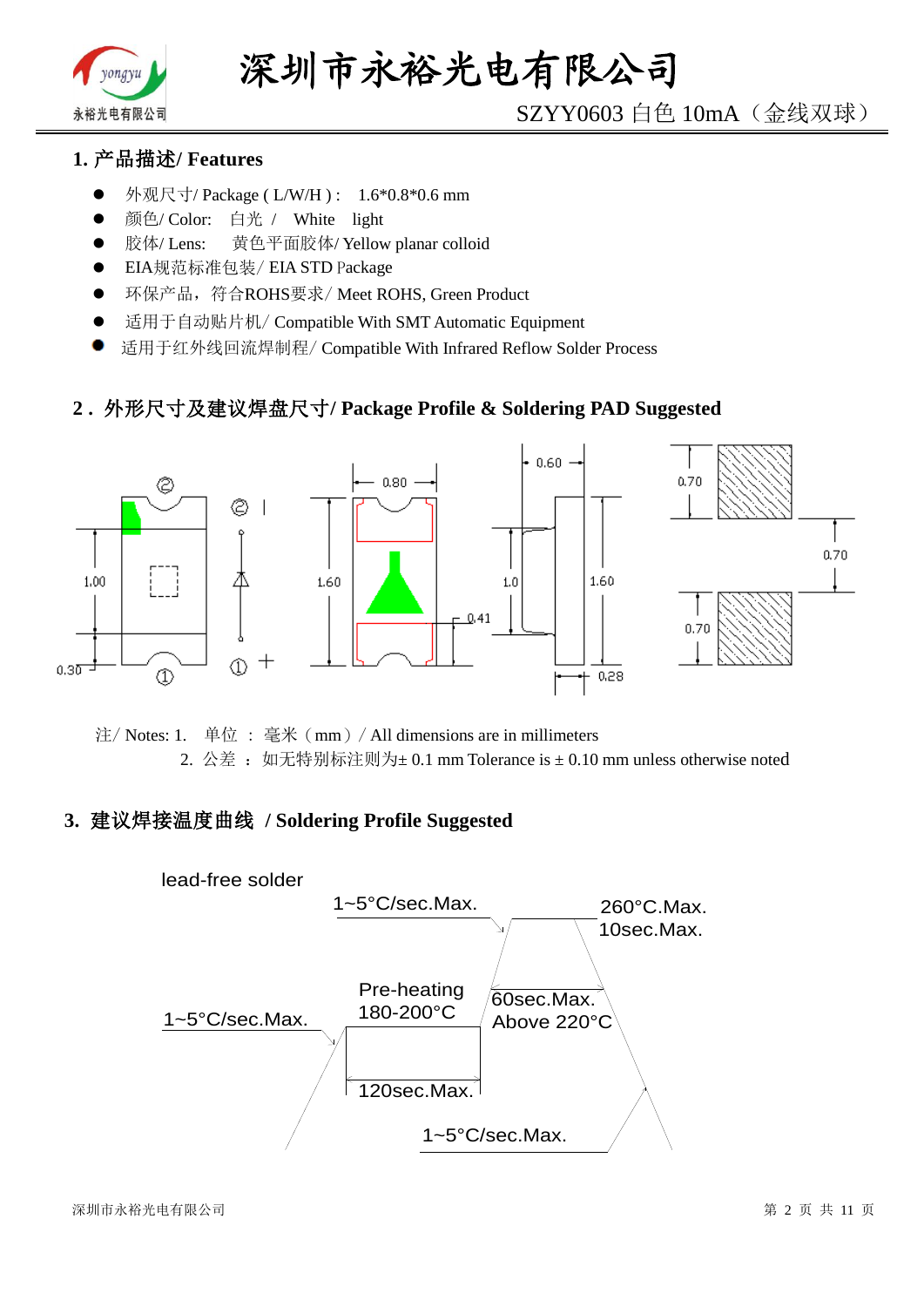

SZYY0603 白色 10mA(金线双球)

### **4.** 最大绝对额定值/ **Absolute Maximum Ratings** (**Ta=25**℃)

| 数/ Parameter<br>参                                  | 符号Symbol    | 最大额定值/Rating                                                           | 单 位/ Unit |
|----------------------------------------------------|-------------|------------------------------------------------------------------------|-----------|
| 消耗功率/ Power Dissipation                            | Pd          | 100                                                                    | mW        |
| 最大脉冲电流/ Peak Forward Current<br>(1/10占空比, 0.1ms脉宽) | <b>IFP</b>  | 60                                                                     | mA        |
| 正向直流工作电流/DC Forward Current                        | IF          | 30                                                                     | mA        |
| 反向电压/Backward Voltage                              | <b>VR</b>   | 5                                                                      | V         |
| 工作温度范围<br><b>Operating Temperature Range</b>       | Topr        | $-40\degree C$ $\sim +85\degree C$                                     |           |
| 存储温度范围<br><b>Storage Temperature Range</b>         | <b>Tstg</b> | $-40\degree C$ $\sim +85\degree C$                                     |           |
| 焊接条件<br>Soldering Condition                        | <b>Tsol</b> | 回流焊/ Reflow soldering : 260 °C , 10s<br>手动焊/ Hand soldering: 300°C, 3s |           |
| 抗静电能力<br><b>Electrostatic Discharge</b>            | <b>ESD</b>  |                                                                        | V         |

# 5.光电参数/ **Electrical Optical Characteristics** (**Ta=25**℃)

| 参数<br><b>Parameter</b>          | 符号<br><b>Symbol</b> | 最小值<br>Min. | 代表值<br>Typ. | 最大值<br>Max. | 单位<br>Unit | 测试条件<br><b>Test Condition</b> |
|---------------------------------|---------------------|-------------|-------------|-------------|------------|-------------------------------|
| 光强<br>Light Intensity           | IV                  | $-$         | 207         | $-$         | mcd        | $IF = 5mA$                    |
| 半光强视角<br>Viewing Angle          | $2\theta$ 1/2       |             | 120         | ---         | deg        | $IF = 5mA$                    |
| 色座标                             | X                   | ---         | 0.21        | ---         |            | $IF = 5mA$                    |
| CIE 1931 Coordinate             | Y                   | ---         | 0.175       | ---         |            | $IF = 5mA$                    |
| 正向电压<br><b>Forward Voltage</b>  | <b>VF</b>           | 2.6         |             | 3.1         | V          | $IF = 5mA$                    |
| 反向电压<br><b>Backward Voltage</b> | IR                  |             |             | 5           | $\mu A$    | $VR = 5V$                     |
| 半波宽<br>Spectral Line Half-Width | Δλ                  |             | 15          |             | nm         | $IF = 5mA$                    |
| 色温<br><b>Color Temperature</b>  | <b>CCT</b>          | 100000以上    |             |             | $\bf K$    | $IF = 5mA$                    |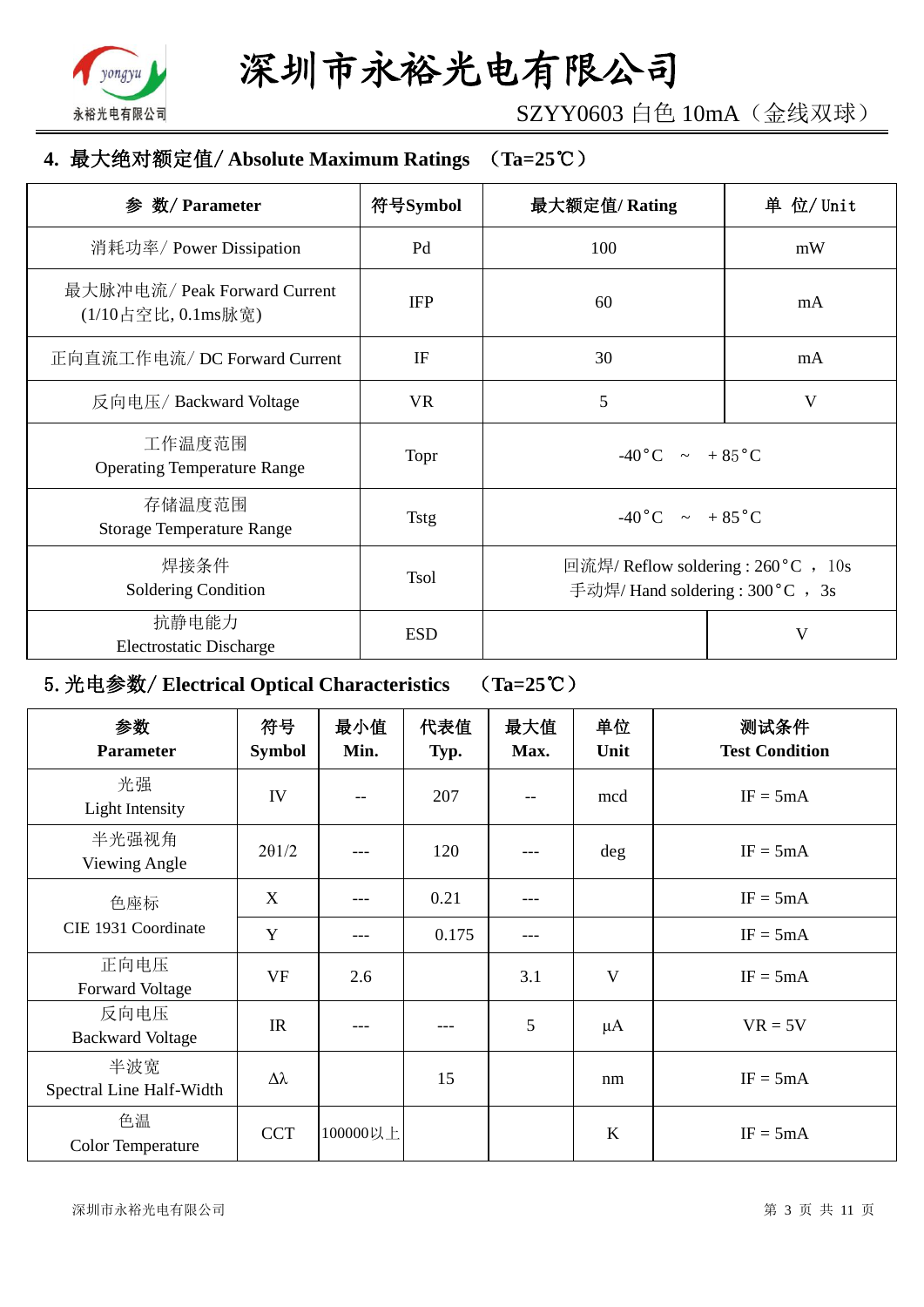# 6、光电参数分 **BIN** 规格**/Photoelectric parameters are divided into BIN specifications**

|            | $0.1.7E(1)$ DIN $M_{\text{H}}$ DIRIC DIRIGATIONS DIN SPECIFIC ATOMS |            |      |            |
|------------|---------------------------------------------------------------------|------------|------|------------|
| <b>Bin</b> | Min                                                                 | <b>Max</b> | Unit | Condition  |
|            | 73                                                                  | 207        | mcd  |            |
|            | 207                                                                 | 249        |      | $IF = 5mA$ |
|            | 249                                                                 | 299        |      |            |
|            | 299                                                                 | 359        |      |            |

**6.1.**亮度分 **BIN** 规格**/Brightness Bin specifications**

Notes: Tolerance of Luminous Intensity:  $\pm 10\%$ 

#### **6.2.**电压分 **BIN** 规格**/ Voltage sub Bin specification**

| <b>Bin</b> | Min             | <b>Max</b> | Unit | <b>Condition</b> |
|------------|-----------------|------------|------|------------------|
|            | $\gamma$ $\tau$ | 2.8        |      |                  |
|            | 2.8             | 2.9        |      | $IF = 5mA$       |
|            |                 | J.V        |      |                  |
|            |                 | J. L       |      |                  |

Notes: Tolerance of Forward Voltage: ±0.05V

#### **6.3**、色区分 **BIN** 规格**/Color distinguishes Bin specifications**

| 色区              | X1     | Y1     | X2     | Y2     | X3     | Y3     | X4     | Y4     | 色温 $(K)$  |
|-----------------|--------|--------|--------|--------|--------|--------|--------|--------|-----------|
| JA1             | 0.1993 | 0.1524 | 0.2089 | 0.1496 | 0.2116 | 0.1592 | 0.2021 | 0.162  | 100000 以上 |
| JA <sub>2</sub> | 0.2021 | 0.162  | 0.2116 | 0.1592 | 0.2144 | 0.1688 | 0.2048 | 0.1716 | 100000 以上 |
| JA3             | 0.2048 | 0.1716 | 0.2144 | 0.1688 | 0.2171 | 0.1784 | 0.2076 | 0.1812 | 100000 以上 |
| JA4             | 0.2076 | 0.1812 | 0.2171 | 0.1784 | 0.2198 | 0.188  | 0.2103 | 0.1907 | 100000 以上 |
| JA5             | 0.2103 | 0.1907 | 0.2198 | 0.188  | 0.2226 | 0.1976 | 0.2131 | 0.2003 | 100000 以上 |
| JA6             | 0.2131 | 0.2003 | 0.2226 | 0.1976 | 0.2253 | 0.2072 | 0.2158 | 0.2099 | 100000 以上 |

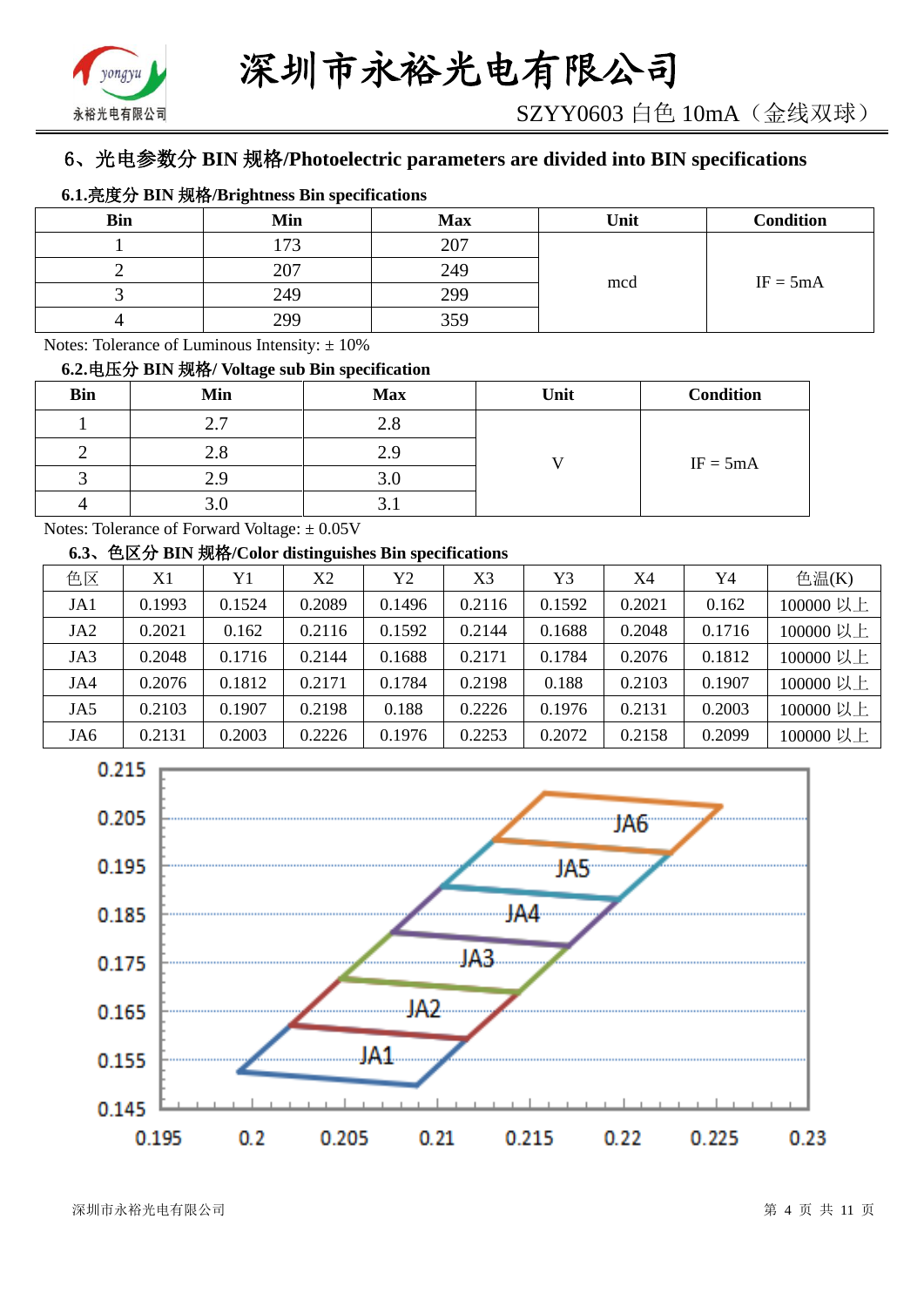

SZYY0603 白色 10mA(金线双球)

# 7、光电参数代表值特征曲线/ **Typical Electrical-Optical Characteristics Curves**





相对光强与环境温度特性曲线 Relative Intensity VS. Ambient Temperature (Ta=25°C)



最大正向电流与环境温度特性曲线 Maximum Forward Current VS. Ambient temperature 35  $30$ 



相对光强与电流特性曲线 Relative Intensity VS. Forward Current (Ta=25°C)



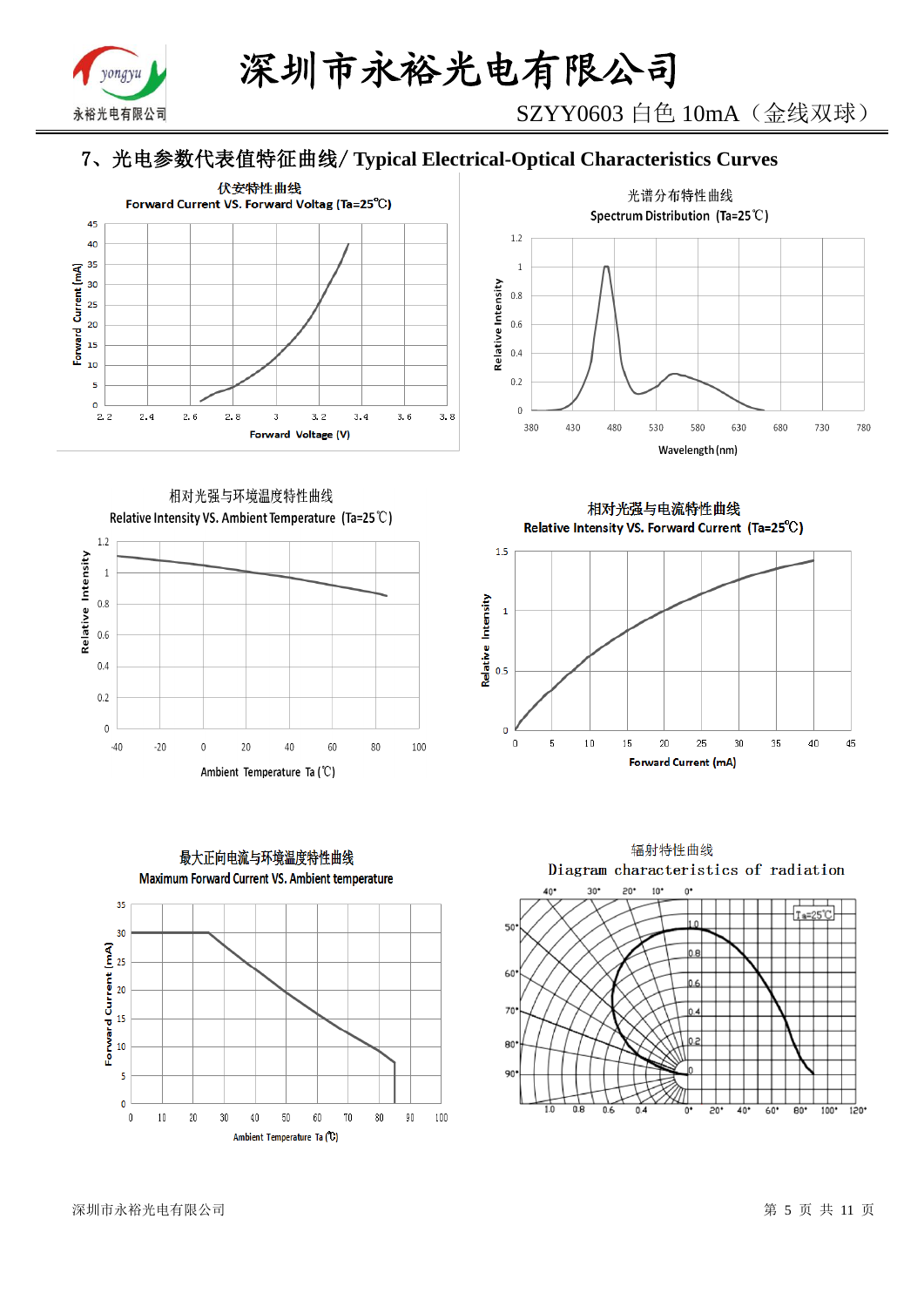

SZYY0603 白色 10mA(金线双球)

# 8.包装载带与圆盘尺寸/ **Reel And Tape Dimensions**

包装数量:**4000 pcs/**卷 **Packing quantity: 4000 PCS/rolls**



注/ Notes: 1. 尺寸单位为毫米(mm)/ All dimensions are in millimeters. 2. 尺寸公差是±0.1mm/ Tolerance is ± 0.1 mm unless otherwise noted.

# **9.**标签及标识**/ Label Explanation**:





The label Anti-static, moisture-proof aluminum foil bag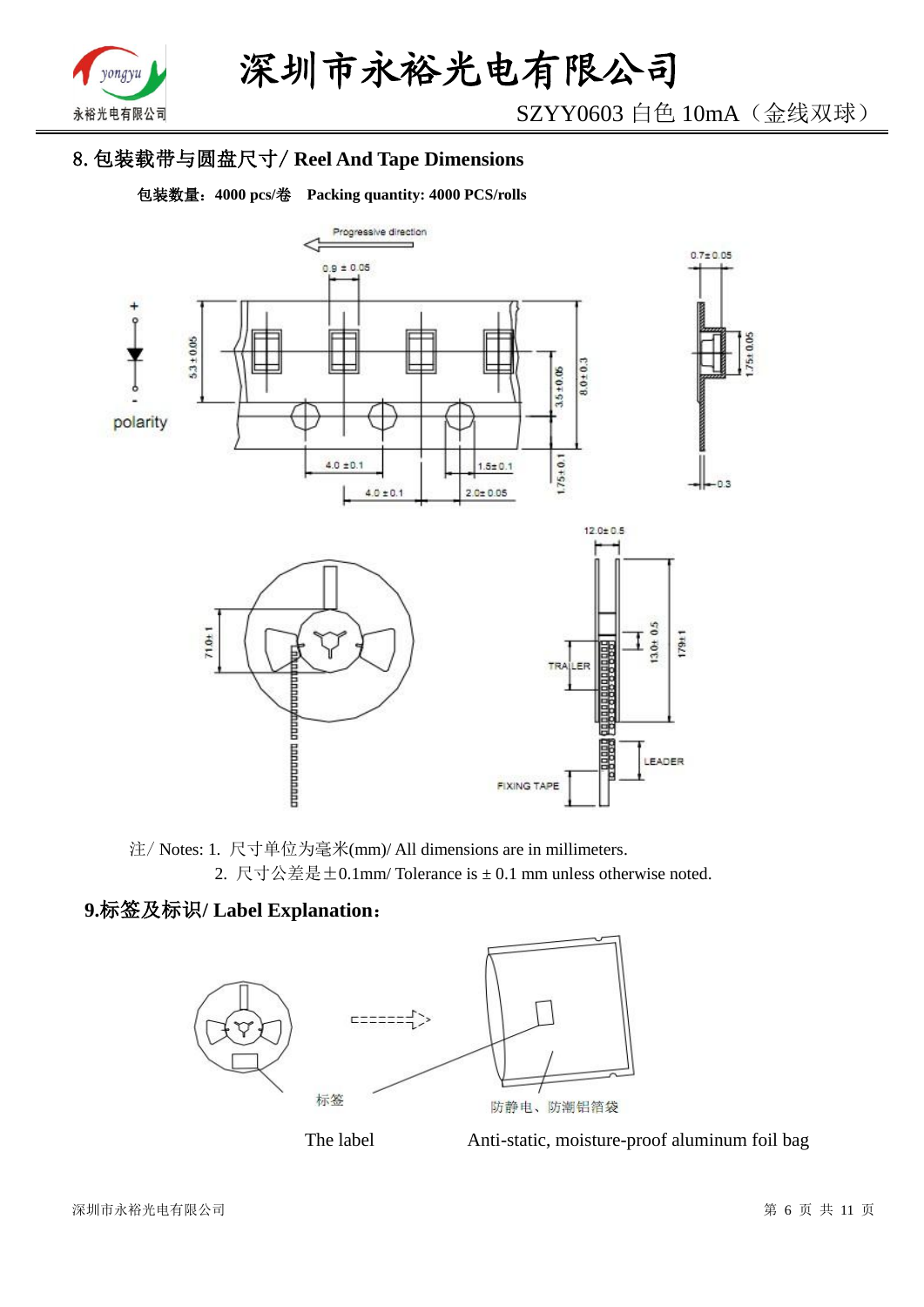

SZYY0603 白色 10mA(金线双球)

# 10.信赖性测试项目及条件/Reliability Test Items And Conditions

| 测试项目<br><b>Test Item</b>         | Ref. Standard<br>参考标准 | Test Condition<br>测试条件                | Time<br>时间    | Quantity<br>数量 | Accepted/Rejected<br>接收/拒收 |
|----------------------------------|-----------------------|---------------------------------------|---------------|----------------|----------------------------|
| Reflow<br>回流焊                    | JESD22-B106           | $Temp:255^{\circ}C$ max<br>$T=10$ sec | 2times        | 22             | 0/1                        |
| Thermal Shock<br>冷热冲击            | JESD22-A106           | $-40^{\circ}$ C 15min<br>100℃ 15min   | 300<br>cycles | 22             | 0/1                        |
| High Temperature Storage<br>高温保存 | JESD22-A103           | Temp: $100^{\circ}$ C                 | $1000$ Hrs.   | 22             | 0/1                        |
| Low Temperature Storage<br>低温保存  | JESD22-A119           | Temp: $-40^{\circ}$ C                 | $1000$ Hrs.   | 22             | 0/1                        |
| Life Test<br>常温通电                | JESD22-A108           | Ta= $25^{\circ}$ C<br>$IF = 5mA$      | $1000$ Hrs.   | 22             | 0/1                        |

## 失效判定标准 Criteria For Judging Damage

| <b>Test Items</b><br>项目        | <b>Symbol</b><br>符号 | <b>Test Condition</b><br>测试条件 | <b>Judging For Damage</b><br>判定标准 |                    |  |
|--------------------------------|---------------------|-------------------------------|-----------------------------------|--------------------|--|
|                                |                     |                               | Min. 最小                           | Max. 最大            |  |
| <b>Forward Voltage</b><br>正向电压 | VF                  | $IF = 5mA$                    |                                   | $U.S.L^*$ ) $x1.1$ |  |
| <b>Reverse Current</b><br>漏电流  | <b>IR</b>           | $VR = 5V$                     |                                   | $U.S.L*$ )x2.0     |  |
| 光强<br>Luminous Intensity       | Mcd                 | $IF = 5mA$                    | $L.S.L*$ ) $x0.7$                 |                    |  |

U.S.L: Upper standard level 规格上限 L.S.L: Lower standard level 规格下限

> 备注 / Note 信赖性测试基于永裕现有的测试平台 The Reliability tests are based on YONGYU existing test platform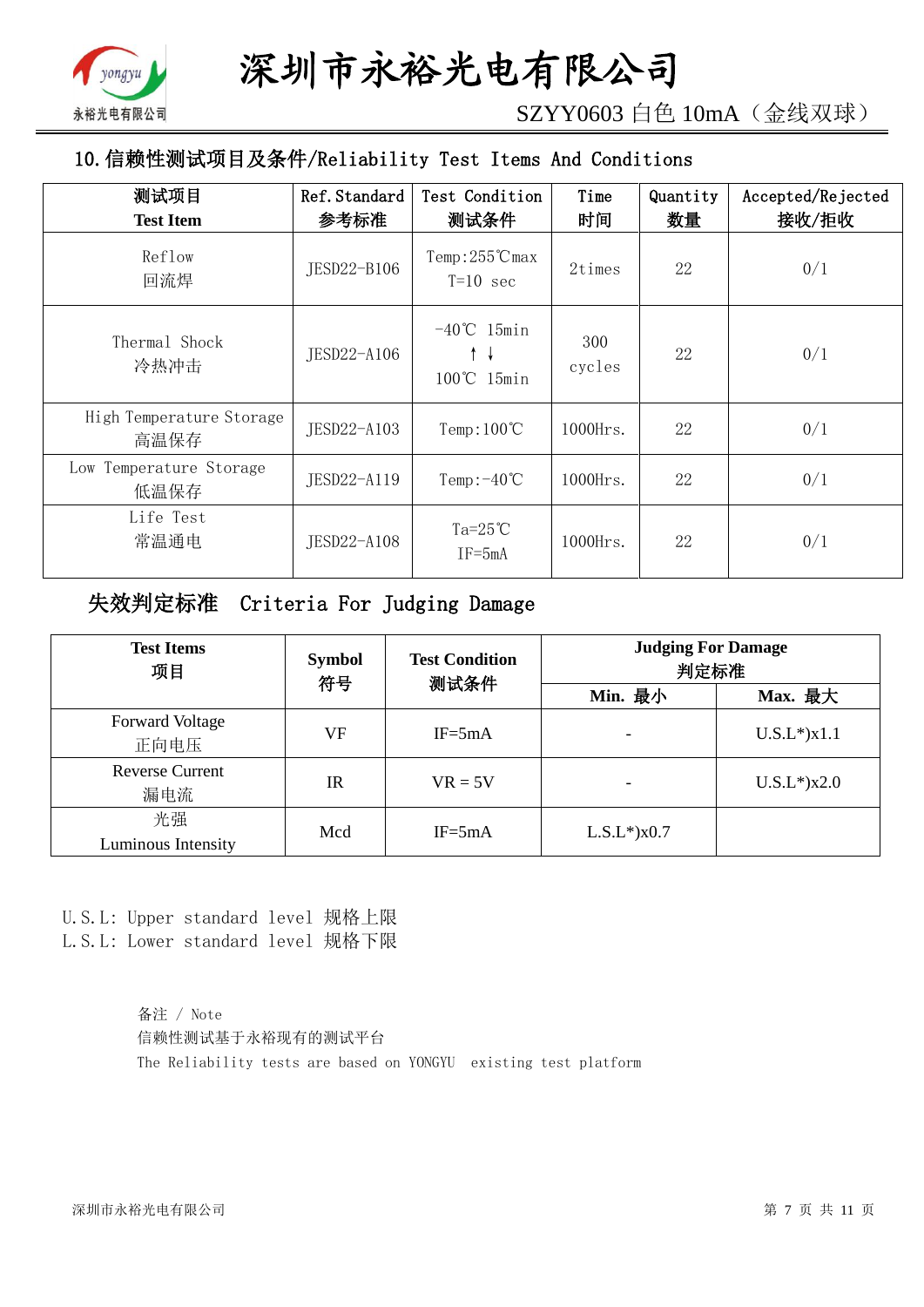

# SZYY0603 白色 10mA(金线双球)

#### 11.注意事项/ **Cautions**:

#### **11.1.** 焊接**/welding**

11.1.1 SMD LED 灌封胶较软,外力易损坏发光面及塑料壳,焊接时要轻拿轻放。

SMD LED is soft and easy to damage the luminous surface and plastic shell by external force. It should be handled lightly when welding

11.1.2 建议使用易洗型的助焊剂,依照回流曲线条件回流焊接,回流次数最多两次,确保 LED 发光面干净, 异物会影响发光颜色。

It is recommended to use soldering flux with tin wash type, reflow soldering according to the condition of reflux curve, reflow twice at most, ensure the LED luminous surface is clean, foreign matter will affect the luminous color。

11.1.3 只建议在修理和重工的情况下使用手工焊接;最高焊接温度不应超过 300 度,且须在 3 秒内完成(手 工焊接只可焊接一次)烙铁最大功率应不超过 25W。

Manual welding is only recommended for repair and heavy industry;The maximum welding temperature should not exceed 300 degrees, and must be completed within 3 seconds (manual welding can only be welded once) soldering iron maximum power should not exceed 25W.

11.1.4 焊接过程中,严禁在高温情况下碰触胶体; 焊接后,禁止对胶体施加外力,禁止弯折 PCB,避免元 件受到撞击。

During the soldering process, do not touch the lens at high temperature, After soldering, any mechanical force on the lens or any excessive vibration shall not be accepted to apply, also the circuit board shall not be bent as well.

11.1.5 请不要将不同 BIN 级的 LED 使用于同一个产品上,否则可能会导致产品的严重色差。

Please do not use different BIN LED on the same product, otherwise it may cause serious color difference.

#### **11.2.** 清洗**/cleaning**

11.2.1 不能用超声波清洗,建议使用异丙醇(isopropyl alcohol)、纯酒精擦拭或浸渍(浸渍不超过 1 分钟) 在室温下放置 15 分钟再使用;清洗后,确保 LED 发光面干净,异物会影响发光颜色。

/No ultrasonic cleaning. It is recommended to use isopropyl alcohol, pure alcohol to wipe or soak, not more than 1 minute, and leave at room temperature for 15 minutes before use. After cleaning, make sure the LED luminous surface is clean and the foreign matter will affect the luminous color。

11.2.2 应避免接触或污染天那水,三氯乙烯、丙酮、硫化物、氮化物、酸、碱、盐类,这些物质会损伤 LED. Avoid touching or contaminating the water, trichloroethylene, acetone, sulfide, nitride, acid, alkali, and salts that can damage leds.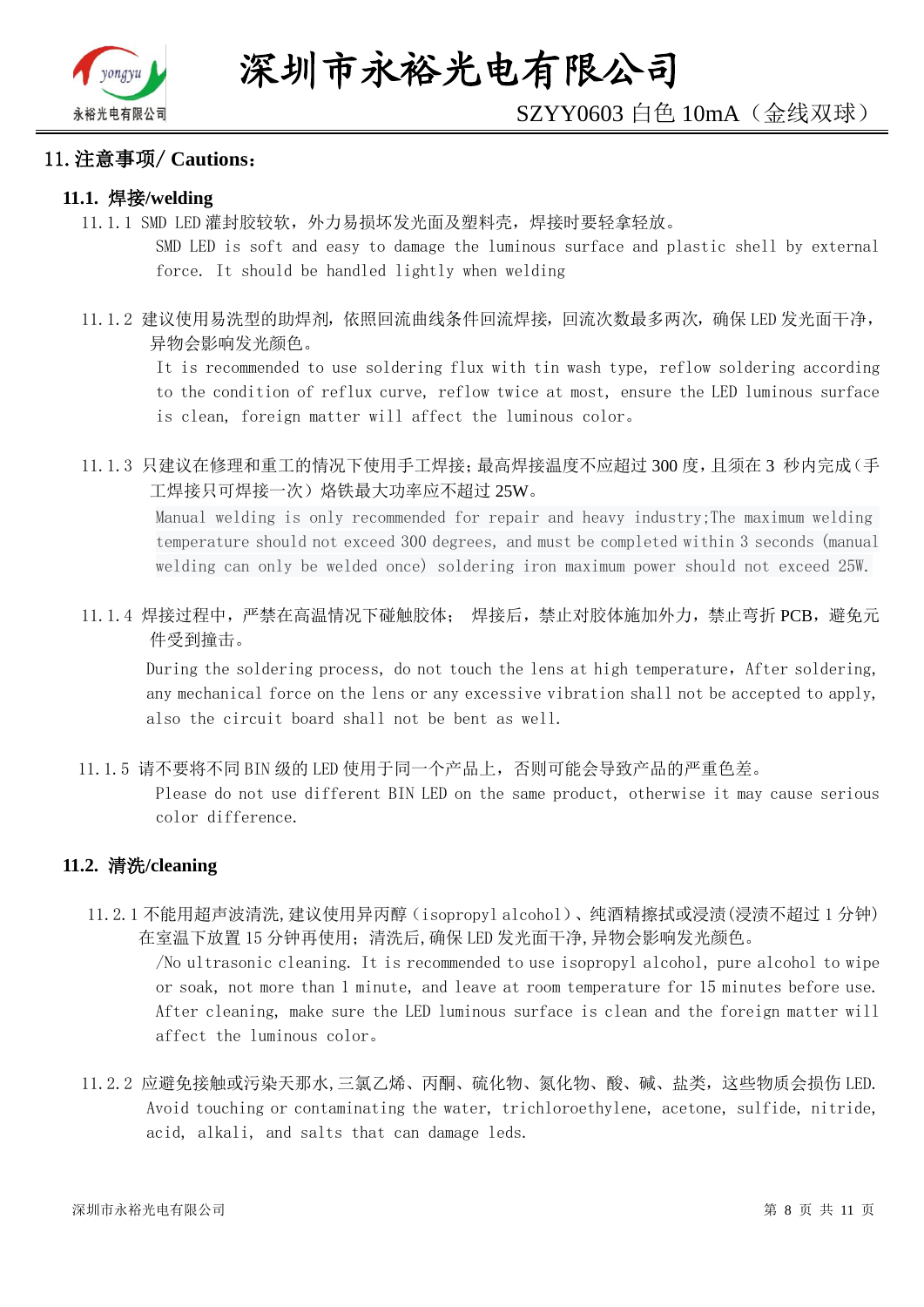

深圳市永裕光电有限公司

# SZYY0603 白色 10mA(金线双球)

#### **11.3.** 灌封/**enbedment**

11.3.1 挥发性物质会渗透到 LED 内部, 在通电产生光子及热的条件下, 会导致 LED 变色, 进而造成严重 光衰,严禁使用任何对 LED 器件的性能或者可靠性有害的物质或材料,针对特定的用途和使用环 境,建议对所有的物质和材料进行相容性的测试。在贴装 LED 时候,不要使用能产生有机挥发性气 体的粘结剂。

Volatile substances to leach into the LED inside, photons in electricity and heat conditions, will lead to the LED color, thus causing serious droop, it is forbidden to use any of the LED device performance or reliability of harmful substances or materials, for a specific purpose and use of the environment, advice on all the material and the material compatibility test.When attaching LED, do not use adhesive that can produce volatile organic gas.

11.3.2 使用正常灌封胶时,建议先以少量试验,常温点亮 168 小时,确定没有问题再作业。 It is recommended to light up for 168 hours at room temperature for a small amount of test before using normal filling and sealing glue。

#### **11.4.** 保存/**save**

- 11.4.1 打开包装前,LED 应存储在温度 30℃或以下,相对湿度在 RH60%以下,一年内使用。 Before opening the package, LED should be stored in a temperature 30 ℃ or below, under RH60 % relative humidity, used in a year。
- 11.4.2 LED 是湿度敏感元件,为避免元件吸湿,打开包装后,LED 应在温度 30℃或以下,相对湿度在 60%以 内,使用时间 7 天。LED 吸潮后,回流焊时可能裂胶,影响发光颜色.对于未使用的散件,请去潮处理 (卷装品:烘烤 60℃±5℃/24H;散装品:烘烤 105℃±5℃/1H),然后再用铝箔袋密封后保存或者 储存在氮气防潮柜内。

LED is humidity sensitive element, element to avoid moisture absorption, after open the packing, the LED should be in temperature 30 ℃ or below, within 60% relative humidity, using time 7 days. After moisture absorption, LED may crack when reflow soldering, influence the luminous color. For bulk is not used, please deal with the tide (for package product: bake 60  $\degree$ C +  $/$  - 5 ℃ / 24 h. For bulk goods: baking 105 ℃ + 5 ℃, 1 hours), and then save after sealed with aluminum foil bag or stored in nitrogen moistureproof enclosure

#### 11.4.3 保存环境中避免有酸、碱以及腐蚀气体存在,同时避免强烈震动及强磁场作用。

Avoid the presence of acid, alkali and corrosive gas in the preservation environment, and avoid strong vibration and strong magnetic field。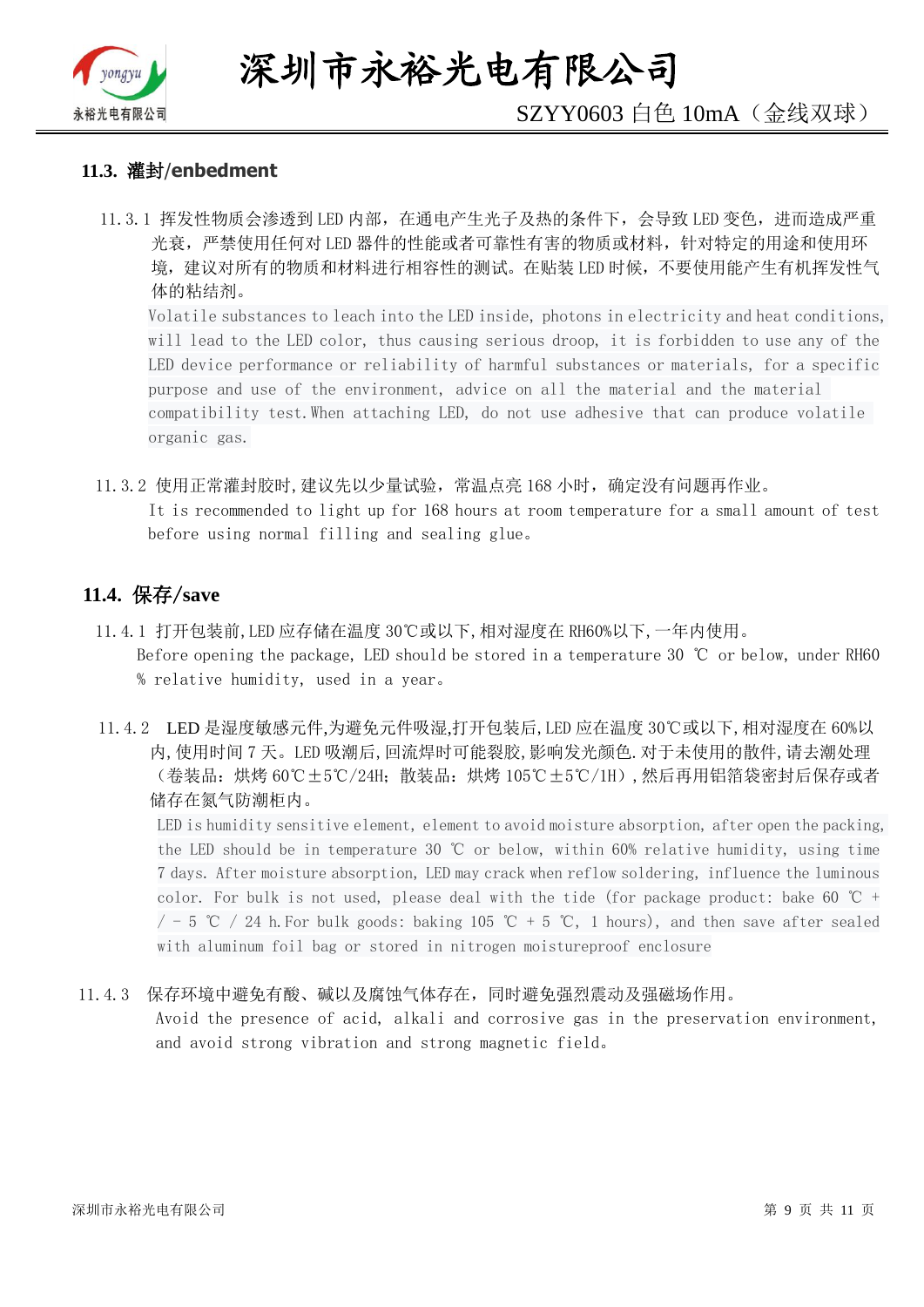

# SZYY0603 白色 10mA(金线双球)

#### **11.5.**静电**/electrostatic**

- 11.5.1 静电或峰值浪涌电压会损坏 LED,避免在开灯、关灯时产生瞬时电压。 Static electricity or peak surge voltage will damage the LED, avoiding instantaneous voltage when the lamp is turned on or off。
- 11.5.2 建议使用 LED 时佩戴防静电手腕带,防静电手套,穿防静电鞋,使用的设备、仪器正确接地。LED 损坏 后,表现出漏电流明显增加,低电流正向电压变低,低电流点不亮等现象。

 It is recommended to wear anti-static wrist bands, anti-static gloves and anti-static shoes when using LED. The equipment and instruments used are properly grounded. After the LED was damaged, the leakage current increased obviously, the forward voltage of low current became lower, and the low current point did not light, etc。

#### **11.6** 测试**/test**

11.6.1 LED 要在额定电流下驱动,同时电路中需要加限流电阻保护;否则,轻微的电压变化就会引起较大的电 流变化,从而破坏 LED。

 LED shall be driven at rated current, and shall be protected by current-limiting resistance in the circuit. Otherwise, slight voltage changes will cause large current changes, which will damage the LED.

11.6.2 在电路导通或关闭情况下,要避免瞬间浪涌电压的产生,否则 LED 将被烧坏。

 When the circuit is on or off, avoid sudden surge voltage. Otherwise, the LED will be burnt out

请参照下图示检测 LED:/Please check the LED as shown



11.6.3 顺向电压 VF 过高或反向电压 VR 过高, 均会损坏 LED.

If the forward voltage VF is too high or the reverse voltage VR is too high, the LED will be damaged.

#### 11.6.4 点亮或测试 LED 时,加在 LED 两端的反向电压不得高于 5V,否则容易击伤 LED. When lighting or testing the LED, the reverse voltage added on both ends of the LED shall not be higher than 5V, otherwise it is easy to damage the LED.